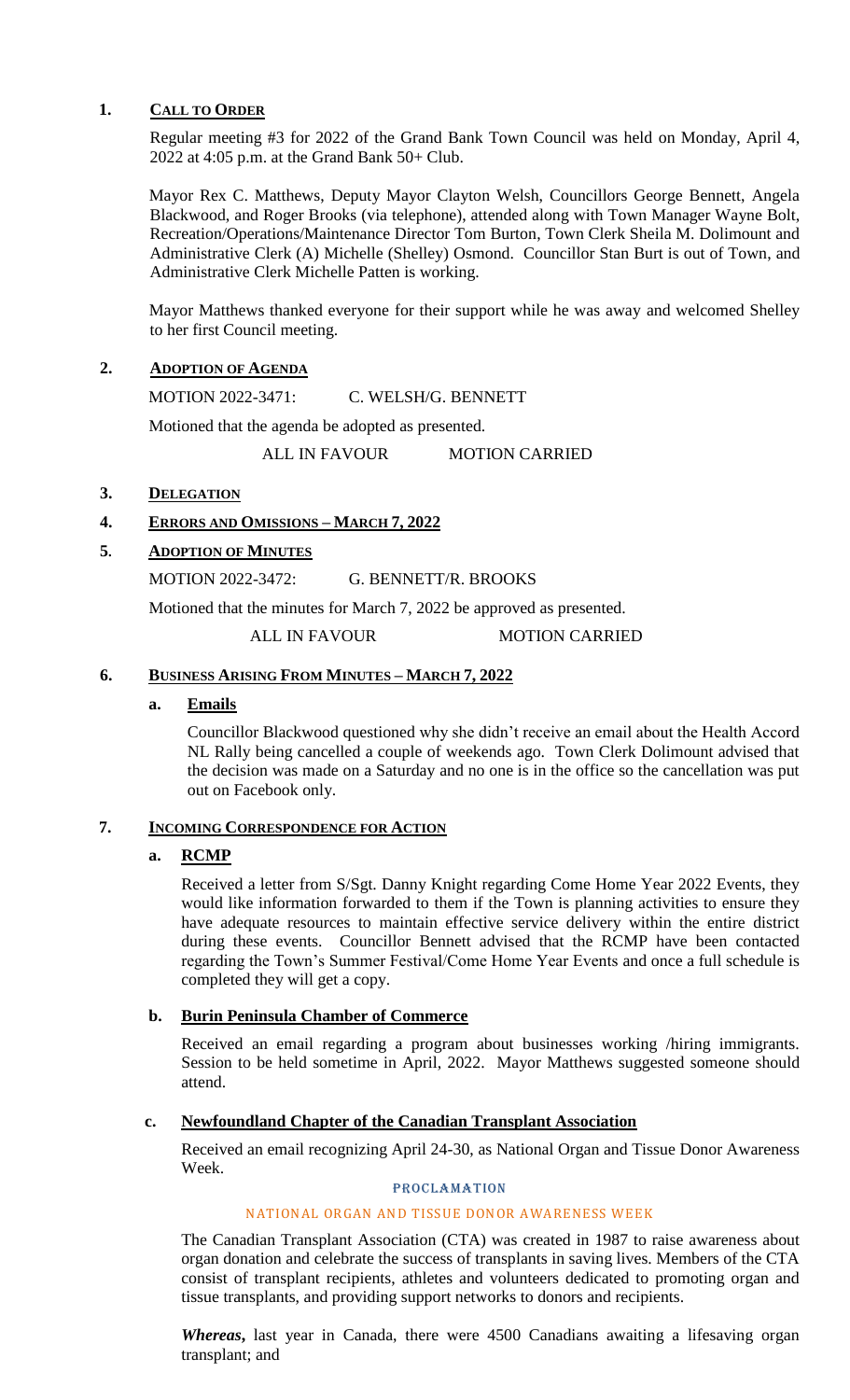*Whereas***,** 75 people could receive tissue from one donor; and *Whereas*, one organ and tissue donor can save up to eight lives and enhance as many as 75.

*Now Therefore, on behalf of the community of Grand Bank does hereby proclaim April 24- 30, 2022 to be Organ and Tissue Donor Awareness Week.*

MOTION 2022-3473: C. WELSH/A. BLACKWOOD

Motioned that the Town of Grand Bank proclaim April 24-30, 2022 to be Organ and Tissue Donor Awareness Week.

#### ALL IN FAVOUR MOTION CARRIED

#### **8. INCOMING CORRESPONDENCE FOR INFORMATION**

### **a. MAA**

Received an email of an update on the Municipal Assessment Agency and a list of the Board of Directors.

#### **b. Paul Lambe**

Received an email regarding Regionalization and how it will affect our area. Deputy Mayor Welsh advised that JTCC is aware of this.

#### **c. Eugene Nippard**

Received an email regarding Air Ambulance Issues & Concerns.

### **d. Roberta Collier**

Received an email advising that the Aquaculture Canada and WAS North America 2022 Trade Show is Sold Out.

#### **e. NL Power**

Received an email regarding the Take Charge Town Challenge \$10,000 Grant. The deadline for submissions is 4:00 p.m., Friday, April  $8<sup>th</sup>$ , 2022.

### **f. Department of Environment and Climate Change**

Received an email regarding Dam Break Inundation Mapping for the Grand Bank Dam – Water Supply Dam for the Town.

#### **g. MHA Paul Pike**

Received an email regarding the Provincial Government Partners with Marine Atlantic for Come Home Year 2022.

### **h. MNL**

Received an email with an update on the MNL's provincial budget submission.

#### **i. Burfitt's Electro-Tech**

 Received an email regarding an idea to start a petition against the loss of services put forth by the Health Accord NL. Deputy Mayor Welsh advised he will forward this to the JTCC.

#### **9. COMMITTEE REPORTS**

### **a. Finance Committee**

Deputy Mayor Welsh, Committee member, presented a written report of a meeting the Committee held on March 23, 2022.

Councillor Jack Burfitt entered the meeting at this time, 4:15 p.m.

MOTION 2022-3474: C. WELSH/R. BROOKS

Motioned that the Finance Committee report of March 23, 2022 be approved with the exemption of item #7 and the addition of Councillor Blackwood's name to item #11.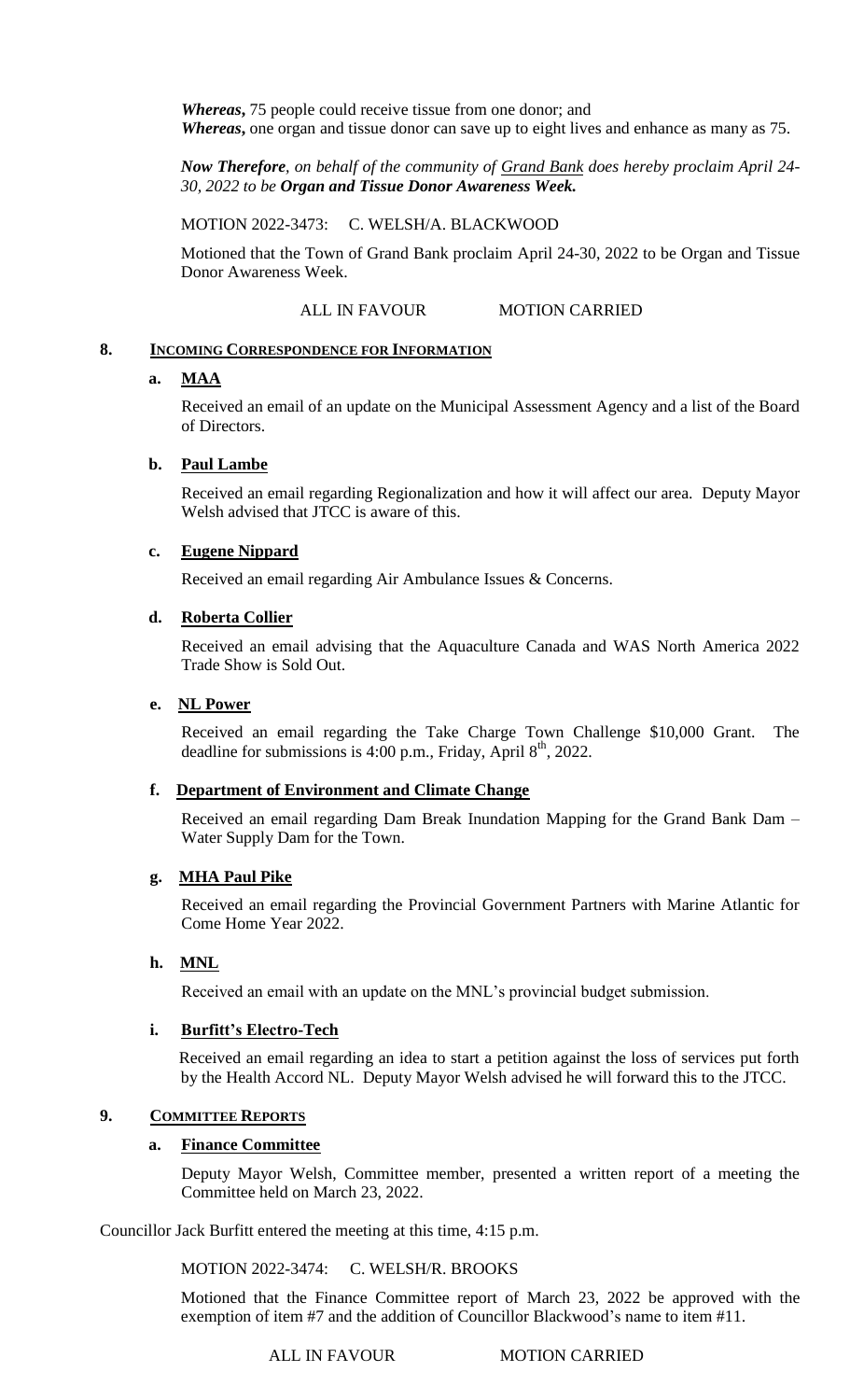MOTION 2022-3475: C. WELSH/R. BROOKS

Motioned the Town of Grand Bank support the United Towns Minor Hockey Association with a full page advertisement and do seventy-five (75) copies of their booklet.

#### ALL IN FAVOUR MOTION CARRIED

MOTION 2022-3476: C. WELSH/J. BURFITT

Motioned that the Town of Grand Bank approve two people attend the 2022 Municipal Symposium in Gander from May  $5 - 7$ , 2022.

#### ALL IN FAVOUR MOTION CARRIED

#### **b. Development Committee**

Councillor George Bennett, Committee member, presented a written report of a meeting the Committee held on March 23, 2022.

MOTION 2022-3477: G. BENNETT/A. BLACKWOOD

Motioned that the Development Committee report of March 23, 2022 be approved as presented.

ALL IN FAVOUR MOTION CARRIED

#### 10. OLD BUSINESS

## **a. Special Events/Come Home Year**

Councillor Bennett presented a report from the Special Event Committee on March 15, 2022.

MOTION 2022-3478: G. BENNETT/C. WELSH

Motioned that the Special Events/Come Home Year report of March 15, 2022 be approved as presented.

#### ALL IN FAVOUR MOTION CARRIED

### MOTION 2022-3479: G. BENNETT/J. BURFITT

Motioned that the Town of Grand Bank hereby approves a request from the Grand Bank Special Event Committee to have the Summer Festival/Come Home Year 2022 activities in the downtown section of the community. Permission be granted to barricade sections of Water Street from Scotiabank to Sharon's Nook and Church Street from Water Street to Hickman Street intersection during the week of July 30, 2022 to August 6, 2022.

#### ALL IN FAVOUR MOTION CARRIED

#### **11. NEW BUSINESS**

#### **a. Bait Depot**

Deputy Mayor Welsh advised that Recreation Director Burton applied for funding through ACOA to do interior and exterior work on the Bait Depot, however he needs workers to do the work. Town Manager Bolt advised that the Town's outside workers have their work schedule for the summer and won't be able to do the work.

MOTION 2022-3480: C. WELSH/G. BENNETT

Motioned that Recreation Director Burton would hire people that are needed to do the work (cleaning and painting) inside and outside of the Bait Depot.

ALL IN FAVOUR MOTION CARRIED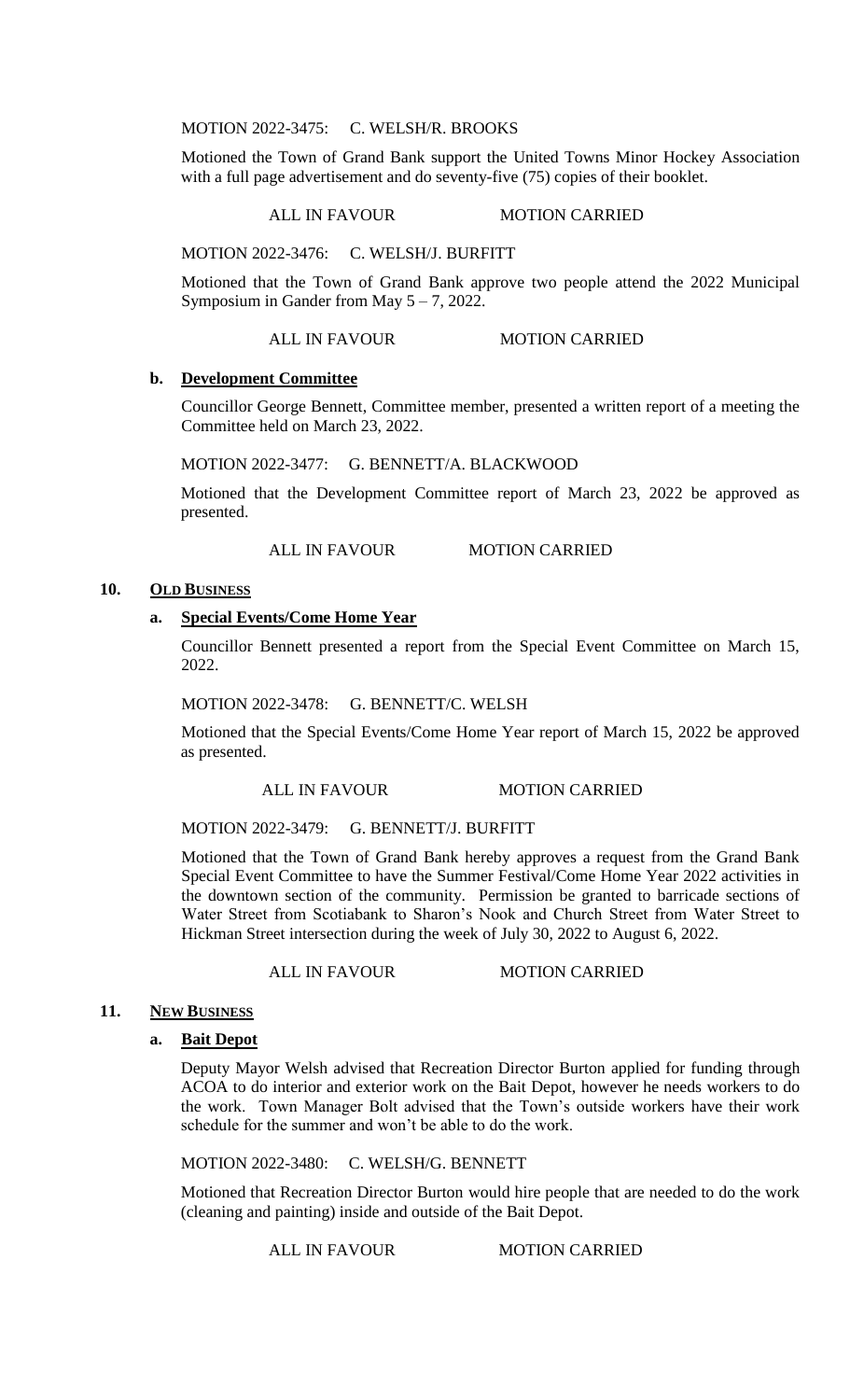## 12. **COUNCILLORS FORUM**

### **a. Letters of Retirement**

Mayor Matthews presented letters of retirement he received from Town Manager Wayne Bolt and Town Clerk Sheila Dolimount.

### MOTION 2022-3480: A. BLACKWOOD/G. BENNETT

Motioned that the Town of Grand Bank accept the retirement letter of Town Manager Wayne Bolt.

### ALL IN FAVOUR MOTION CARRIED

### MOTION 2022-3481: J. BURFITT/C. WELSH

Motioned that the Town of Grand Bank accept the retirement letter of Town Clerk Sheila Dolimount.

ALL IN FAVOUR MOTION CARRIED

### **b. Space**

Councillor Burfitt questioned if it is possible to have the wall removed between the Council chambers and meeting room. Mayor Matthews advised he will contact Alana Giovanni, owner, to discuss this with her.

## **c. Emails**

Mayor Matthews advised Councillor Blackwood that should any emails need to go out regarding the Special Events/Come Home Year that she and her Committee would need to approve them first.

### **d. Congratulations**

All Councillors congratulated Wayne and Sheila on their retirement and welcomed Shelly to her first meeting.

### **e. Chair lift**

Councillor Blackwood questioned if anything has been done on the chair lift. Recreation Director Burton advised that the owner has been notified however he doesn't think that anything has been done to date.

### **f. Chrome Books**

Councillor Blackwood questioned if the Town can purchase chrome books for Councillors. Mayor Matthews advised that this is a budget item and the Town Manager and Town Clerk will check into this.

### **g. Loader**

Councillor Brooks questioned when the new loader would be delivered. Town Manager Bolt advised it should be here around Easter.

### **13. COMMUNICATIONS FROM TOWN OFFICIALS**

# **a. Riverside East - Plant Line**

Town Manager Bolt advised that the tender for the Riverside East Project has been advertised and the deadline is April 20, 2022.

# **b. Asphalt - Roads**

Town Manager Bolt advised that the tender are advertised for Asphalt, and the deadline is April 12, 2022.

## **c. Training**

Town Manager Bolt advised that two (2) people have been booked for the Water Treatment workshop.